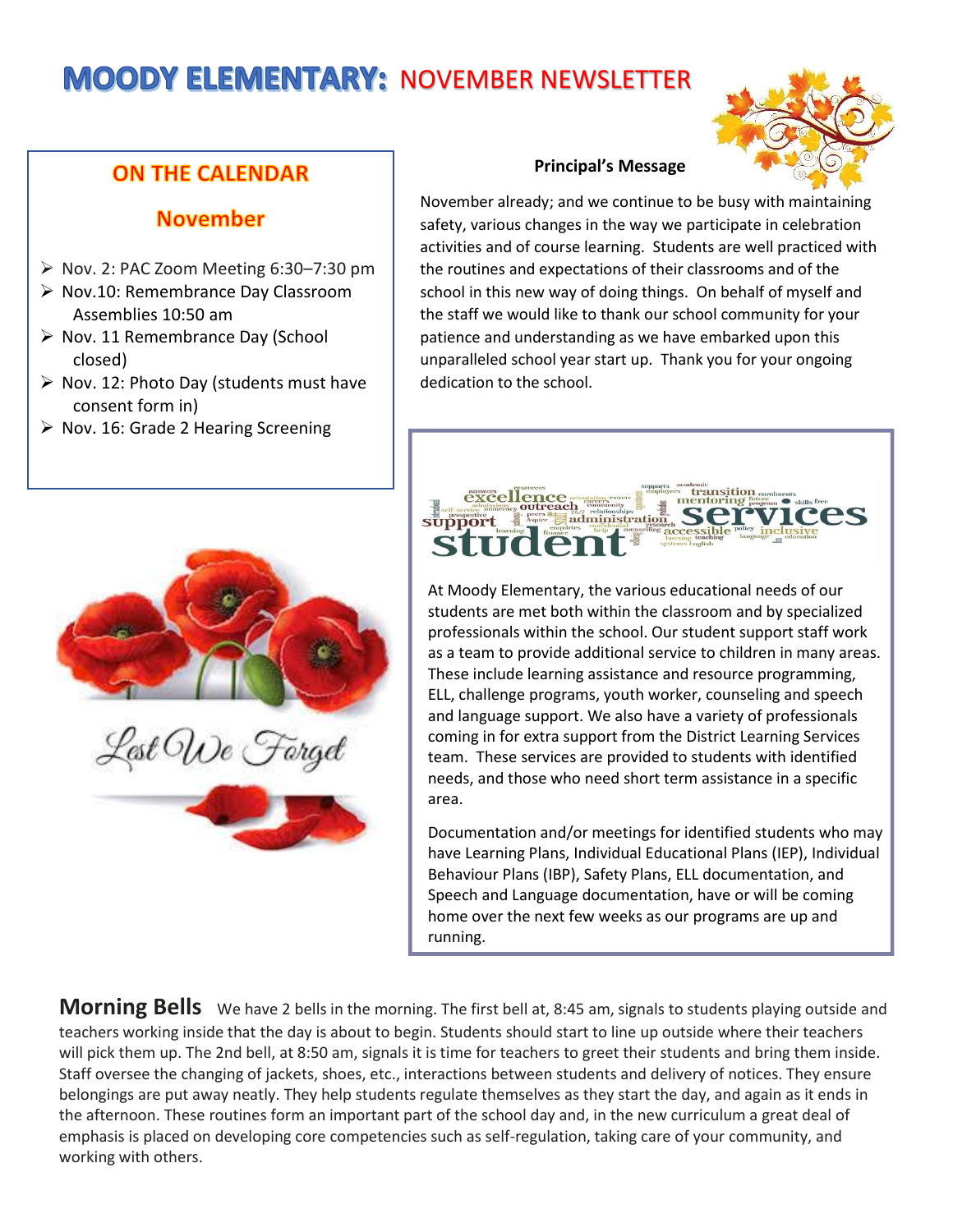# **DALY HEALTH CHECK**

Please remember it is expected that families will complete the daily Health Check with their children before sending them to school each day. Please use the link below to review the Health Check. [Daily Health Check](https://www.sd43.bc.ca/Lists/Documents/English%20-%20Daily%20Health%20Check.pdf) You can also use the following link to monitor your child for COVID-19 symptoms daily <https://bc.thrive.health/covid19/en>

How do we explain the significance of Remembrance Day to a generation of children far removed from the war to end all wars? For those of us fortunate to have lived in Canada all our lives, we adults have little direct experience with the ravages of war and therefore rely on what we have seen or read in the news. Living peacefully does not mean living without conflict; it means solving p r oblems without violent actions or hurtful words. As a school community, we are always working to solve problems in peaceful ways by showing respect for others, self-regulating our-selves and taking responsibility for our actions.



Students will be given poppies to wear on Tuesday, November  $10<sup>th</sup>$ . Students are asked to bring donations to support the work of the Royal Canadian Legion. Donations will be collected prior to the Remembrance Day Zoom Assembly on Tuesday, November  $10<sup>th</sup>$  at  $10:50$ am

## **STUDENT DROP OFF AND PICK UP SAFETY**

All visitors (including parents) must call the office to arrange a meeting with any staff member. Meetings will be by phone or on-line, if for any reason a distancing meeting cannot be done and a you must have a face to face meeting with any staff member, again the meeting must be set up through the office.

### **Please do not walk into the building as we have very strict Covid-19 Site Safety Protocols**.

- Thank you for waiting outside on the field in the mornings and at the end of the day to drop off and pick up your children.
- Please be on time to pick up your child, if in an emergency you will be late - please call.
- As well please let the teacher or school know if someone new is picking up your child.
- At the end of the day students are aware that they are to report back to the office if no one is here to pick them up within 10 minutes.
- *Kindergarten students are dismissed directly to an adult at the Kindergarten door a few minutes earlier than other classes*

**All Students Enter and Exit the building through the back**

**IMPORTANT**: Please remember, for safety reasons, only students who are late should be entering through the front of the school. School drop off and pick up is located along St. George St. and all students enter through the back doors

## **Reminder:**

**There is absolutely \*No Stopping and No Parking\*(aka no drop off or pick up) along Moody Street at the front of the school.**

**As well please Do Not double park along St. George St.**

**It is important that our road safety is adhered to for the safety of all our students and families**



## **WINTER WEATHER ALERT**

 In the event of extreme weather conditions:

Check the district website at [www.sd43.bc.ca](https://www.sd43.bc.ca/Pages/default.aspx#/=) beginning shortly after 6:00 a.m. or tune in to CKWX 1130 AM, CKNW 980 AM or CBC 690 AM.

Be sure to hit refresh when returning to the district website. The district website posting is official – there is no need to call the school or the Board office after viewing.